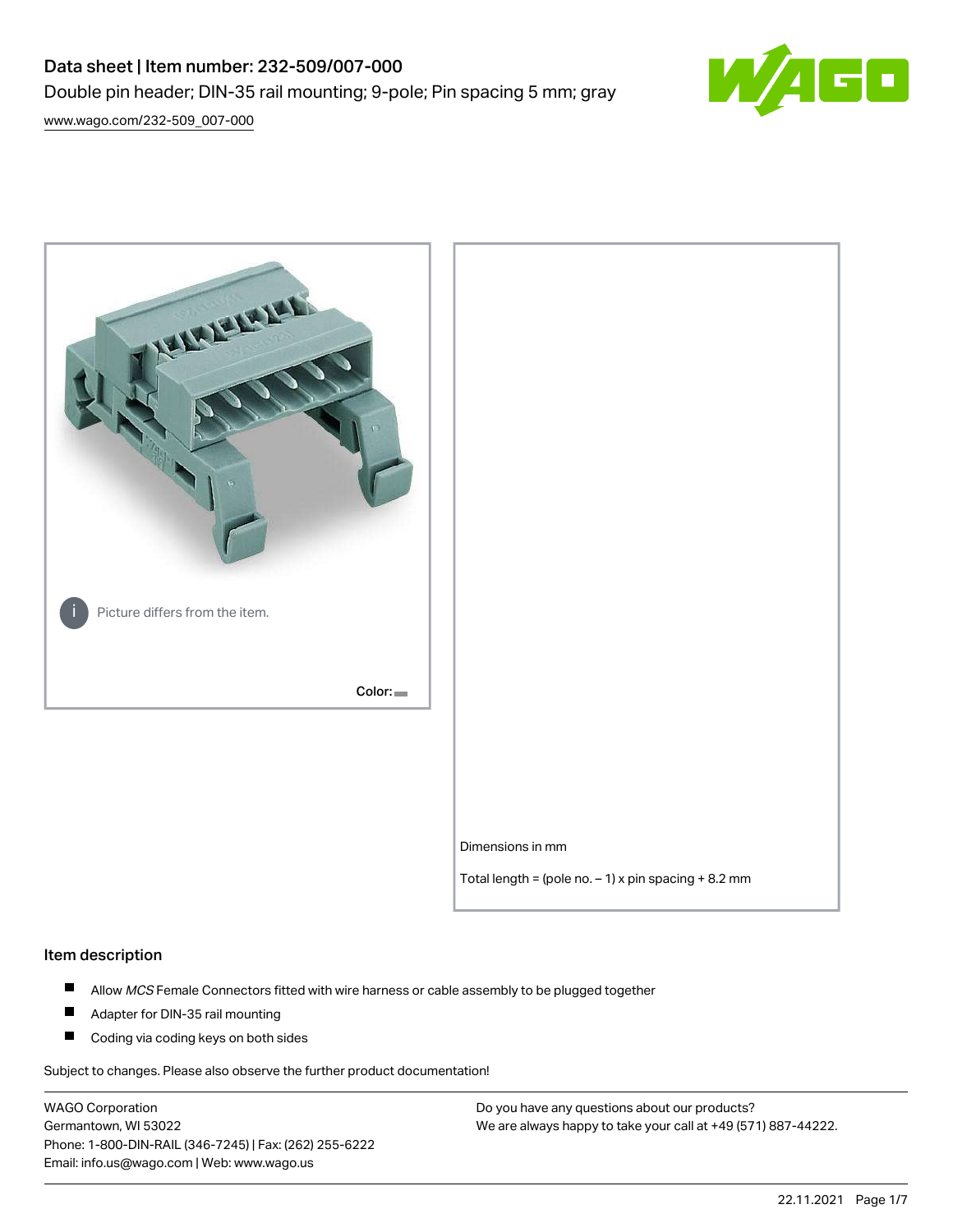

#### Data Notes

| Safety information 1 | The <i>MCS – MULTI CONNECTION SYSTEM</i> includes connectors<br>without breaking capacity in accordance with DIN EN 61984. When<br>used as intended, these connectors must not be connected<br>/disconnected when live or under load. The circuit design should<br>ensure header pins, which can be touched, are not live when<br>unmated. |
|----------------------|--------------------------------------------------------------------------------------------------------------------------------------------------------------------------------------------------------------------------------------------------------------------------------------------------------------------------------------------|
| Variants:            | Other pole numbers<br>Other versions (or variants) can be requested from WAGO Sales or<br>configured at https://configurator.wago.com/                                                                                                                                                                                                     |

# Electrical data

### IEC Approvals

| Ratings per                 | IEC/EN 60664-1                                                        |
|-----------------------------|-----------------------------------------------------------------------|
| Ratings (note)              | Notice: Male connectors must not be live when disconnected!           |
| Rated voltage (III / 3)     | 250 V                                                                 |
| Rated surge voltage (III/3) | 4 <sub>k</sub> V                                                      |
| Rated voltage (III/2)       | 320 V                                                                 |
| Rated surge voltage (III/2) | 4 <sub>k</sub> V                                                      |
| Nominal voltage (II/2)      | 630 V                                                                 |
| Rated surge voltage (II/2)  | 4 <sub>k</sub> V                                                      |
| Rated current               | 12A                                                                   |
| Legend (ratings)            | $(III / 2)$ $\triangle$ Overvoltage category III / Pollution degree 2 |

# UL Approvals

| Approvals per                  | UL 1059 |
|--------------------------------|---------|
| Rated voltage UL (Use Group B) | 300 V   |
| Rated current UL (Use Group B) | 15A     |
| Rated voltage UL (Use Group D) | 300 V   |
| Rated current UL (Use Group D) | 10 A    |

# Ratings per UL

| Rated voltage UL 1977 | 600 V |
|-----------------------|-------|
| Rated current UL 1977 |       |

Subject to changes. Please also observe the further product documentation!

| <b>WAGO Corporation</b>                                | Do you have any questions about our products?                 |
|--------------------------------------------------------|---------------------------------------------------------------|
| Germantown, WI 53022                                   | We are always happy to take your call at +49 (571) 887-44222. |
| Phone: 1-800-DIN-RAIL (346-7245)   Fax: (262) 255-6222 |                                                               |
| Email: info.us@wago.com   Web: www.wago.us             |                                                               |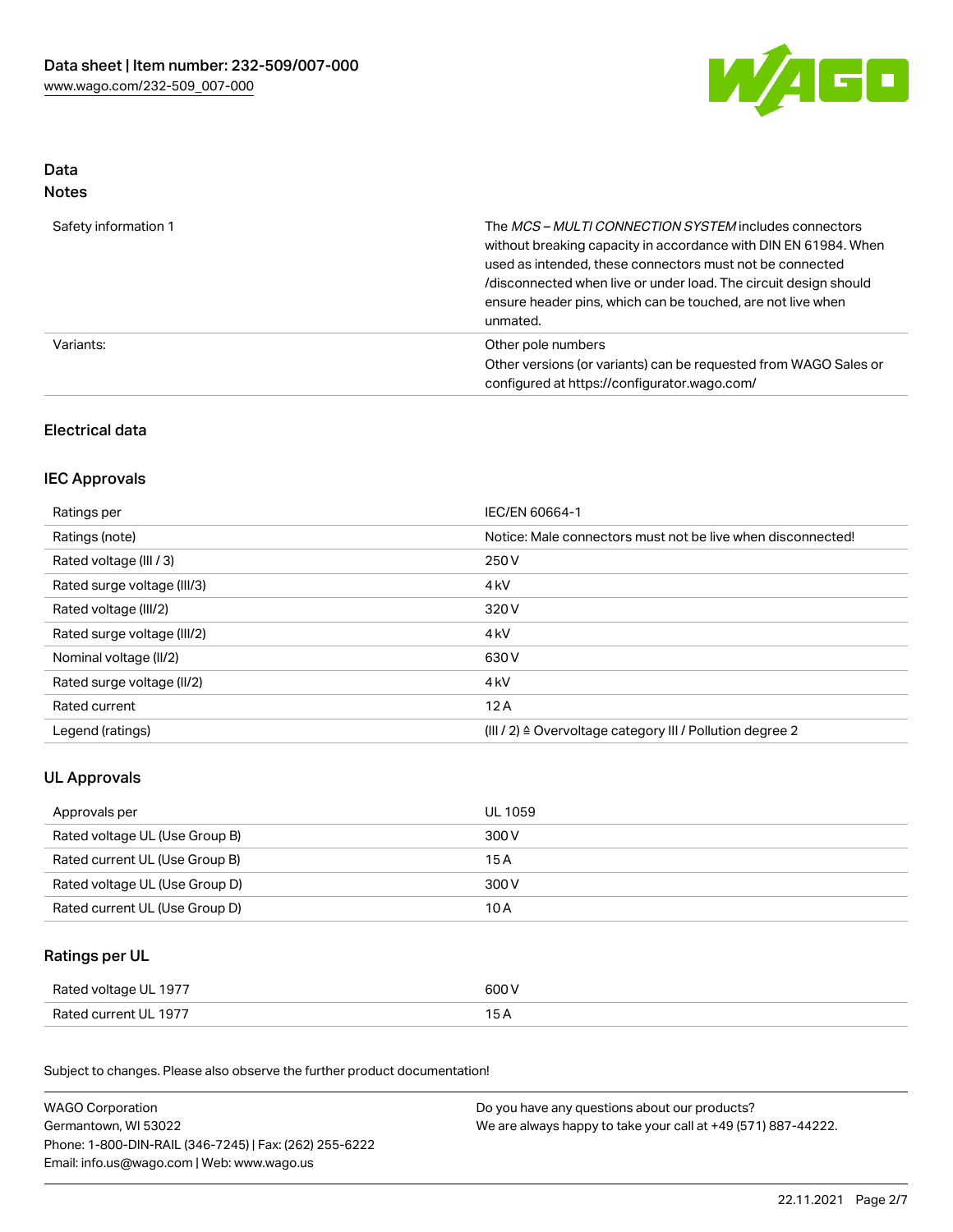

### CSA Approvals

Germantown, WI 53022

Phone: 1-800-DIN-RAIL (346-7245) | Fax: (262) 255-6222

Email: info.us@wago.com | Web: www.wago.us

| Approvals per                                                              | <b>CSA</b>                                    |
|----------------------------------------------------------------------------|-----------------------------------------------|
| Rated voltage CSA (Use Group B)                                            | 300 V                                         |
| Rated current CSA (Use Group B)                                            | 15A                                           |
| Rated voltage CSA (Use Group D)                                            | 300 V                                         |
| Rated current CSA (Use Group D)                                            | 10A                                           |
|                                                                            |                                               |
| <b>Connection data</b>                                                     |                                               |
| Total number of potentials                                                 | 9                                             |
| Number of connection types                                                 | 1                                             |
| Number of levels                                                           | $\mathbf{1}$                                  |
| <b>Connection 1</b>                                                        |                                               |
| Number of poles                                                            | 9                                             |
| Physical data                                                              |                                               |
| Pin spacing                                                                | 5 mm / 0.197 inch                             |
| Width                                                                      | 48.2 mm / 1.898 inch                          |
| Height from upper-edge of DIN-rail                                         | 15 mm / 0.591 inch                            |
| Depth                                                                      | 42.5 mm / 1.673 inch                          |
|                                                                            |                                               |
| Mechanical data                                                            |                                               |
| Mounting type                                                              | DIN-35 rail                                   |
| Plug-in connection                                                         |                                               |
| Contact type (pluggable connector)                                         | Male connector/plug                           |
| Connector (connection type)                                                | for pluggable connector                       |
| Mismating protection                                                       | No                                            |
| Locking of plug-in connection                                              | Without                                       |
| <b>Material data</b>                                                       |                                               |
|                                                                            |                                               |
| Color                                                                      | gray                                          |
| Material group                                                             |                                               |
| Insulation material                                                        | Polyamide (PA66)                              |
| Flammability class per UL94                                                | V <sub>0</sub>                                |
| Subject to changes. Please also observe the further product documentation! |                                               |
| <b>WAGO Corporation</b>                                                    | Do you have any questions about our products? |

We are always happy to take your call at +49 (571) 887-44222.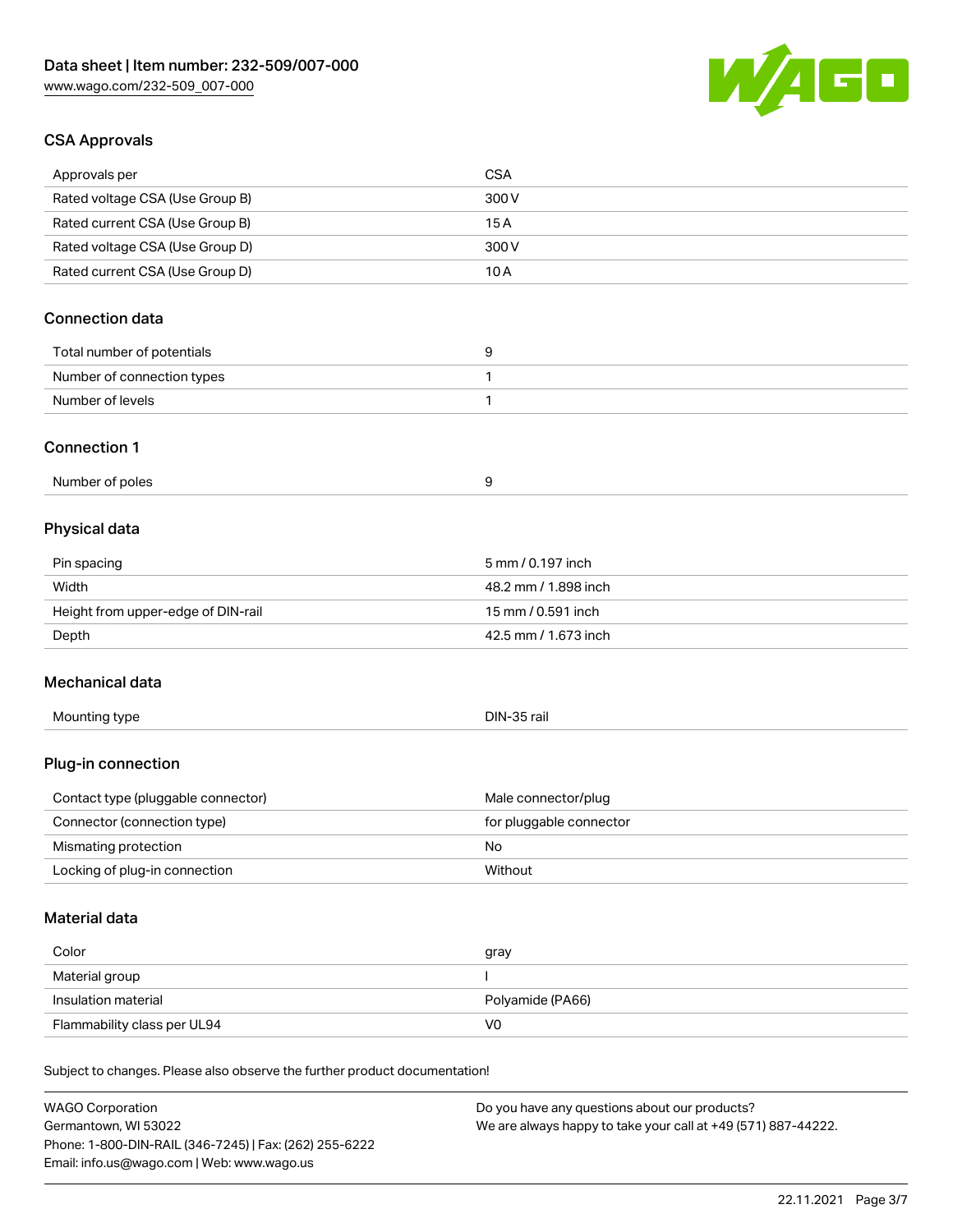[www.wago.com/232-509\\_007-000](http://www.wago.com/232-509_007-000)



| Contact material | Electrolytic copper (E <sub>Cu</sub> ) |
|------------------|----------------------------------------|
| Contact plating  | tin-plated                             |
| Fire load        | $0.192$ MJ                             |
| Weight           | 9.1 <sub>g</sub>                       |
|                  |                                        |

# Environmental requirements

| Limit temperature range | $+100 °C$<br>-60 <b>-</b> |  |
|-------------------------|---------------------------|--|
|-------------------------|---------------------------|--|

#### Commercial data

| Product Group         | 3 (Multi Conn. System) |
|-----------------------|------------------------|
| PU (SPU)              | 25 Stück               |
| Packaging type        | box                    |
| Country of origin     | DE                     |
| <b>GTIN</b>           | 4045454339432          |
| Customs tariff number | 8536694040             |

# Approvals / Certificates

#### Country specific Approvals

| Logo | Approval                                            | <b>Additional Approval Text</b> | Certificate<br>name |
|------|-----------------------------------------------------|---------------------------------|---------------------|
|      | CВ<br><b>DEKRA Certification B.V.</b>               | IEC 61984                       | NL-39756            |
|      | <b>CSA</b><br>DEKRA Certification B.V.              | C <sub>22.2</sub>               | 1466354             |
| EMA  | <b>KEMA/KEUR</b><br><b>DEKRA Certification B.V.</b> | EN 61984                        | 2190761.01          |

#### Ship Approvals

|      |                                                                            |                                 | Certificate |
|------|----------------------------------------------------------------------------|---------------------------------|-------------|
| Logo | Approval                                                                   | <b>Additional Approval Text</b> | name        |
| ABS. | <b>ABS</b>                                                                 | -                               | $19-$       |
|      | American Bureau of Shipping                                                |                                 | HG15869876- |
|      |                                                                            |                                 | <b>PDA</b>  |
|      |                                                                            |                                 |             |
|      | <b>BV</b>                                                                  | IEC 60998                       | 11915/D0 BV |
|      | Bureau Veritas S.A.                                                        |                                 |             |
|      | Subject to changes. Please also observe the further product documentation! |                                 |             |

WAGO Corporation Germantown, WI 53022 Phone: 1-800-DIN-RAIL (346-7245) | Fax: (262) 255-6222 Email: info.us@wago.com | Web: www.wago.us

Do you have any questions about our products? We are always happy to take your call at +49 (571) 887-44222.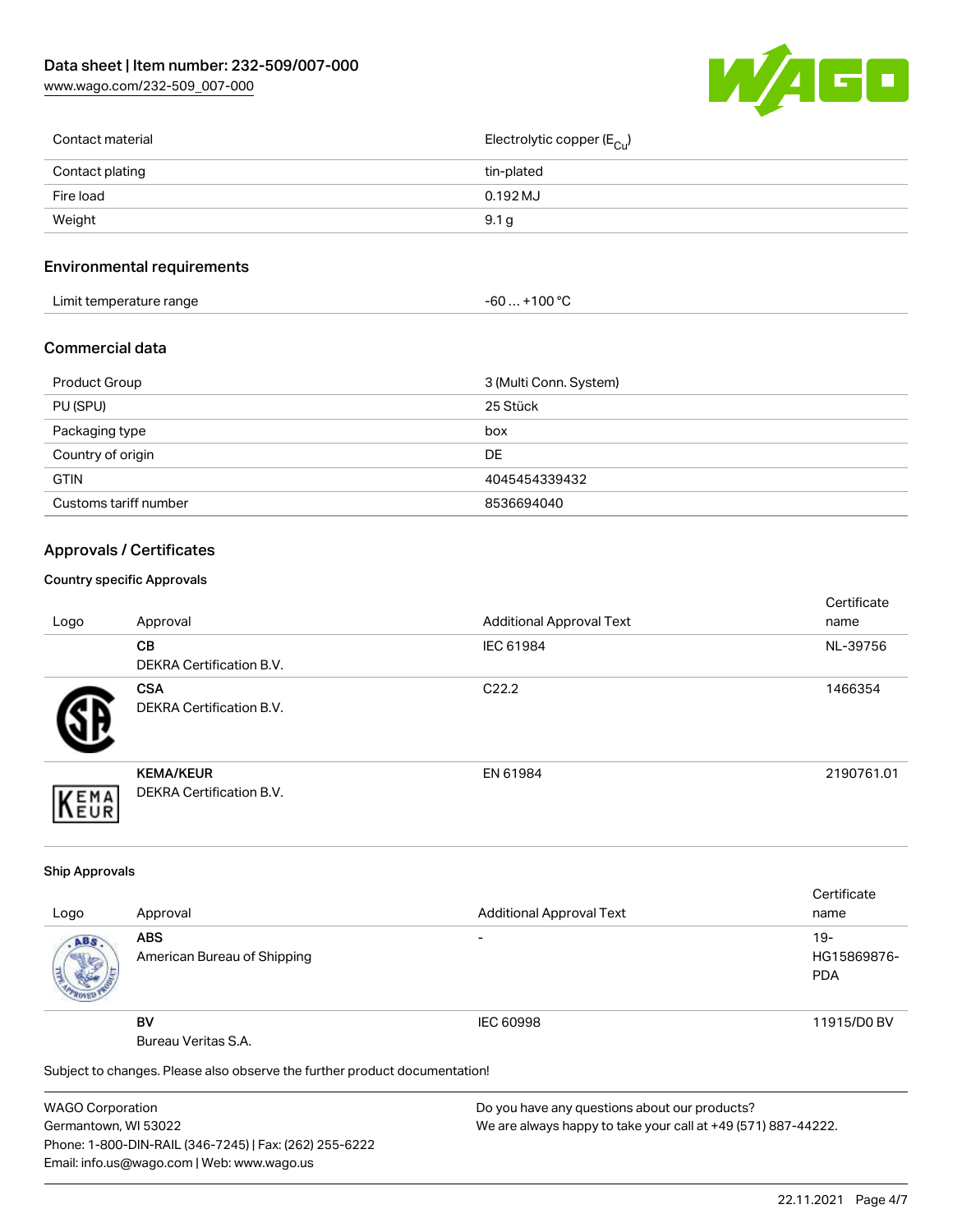



|                     | <b>DNV GL</b>                          | EN 60998                        | TAE000016Z  |
|---------------------|----------------------------------------|---------------------------------|-------------|
|                     | Det Norske Veritas, Germanischer Lloyd |                                 |             |
| <b>UL-Approvals</b> |                                        |                                 |             |
|                     |                                        |                                 | Certificate |
| Logo                | Approval                               | <b>Additional Approval Text</b> | name        |
|                     | UL                                     | <b>UL 1059</b>                  | E45172      |
| J                   | Underwriters Laboratories Inc.         |                                 |             |
|                     | <b>UR</b>                              | <b>UL 1977</b>                  | E45171      |
|                     | Underwriters Laboratories Inc.         |                                 |             |

# Counterpart



Item no.231-109/026-000 Female plug; 9-pole; 12 AWG max; pin spacing 5 mm; 1 conductor per pole; gray [www.wago.com/231-109/026-000](https://www.wago.com/231-109/026-000)

#### Optional accessories

| ı<br>٢.<br>× |
|--------------|
|--------------|

| Coding       |                                                           |                      |
|--------------|-----------------------------------------------------------|----------------------|
|              | Item no.: 231-129<br>Coding key; snap-on type; light gray | www.wago.com/231-129 |
| Carrier rail |                                                           |                      |
|              | Mounting accessories                                      |                      |
|              | Item no.: 210-197                                         | www.wago.com/210-197 |

| Steel carrier rail; 35 x 15 mm; 1.5 mm thick; 2 m long; slotted; similar to EN 60715; silver-colored                                       | www.wago.com/210-197 |
|--------------------------------------------------------------------------------------------------------------------------------------------|----------------------|
| Item no.: 210-198<br>Copper carrier rail; 35 x 15 mm; 2.3 mm thick; 2 m long; unslotted; according to EN 60715; copper-<br>colored         | www.wago.com/210-198 |
| Item no.: 210-504<br>Steel carrier rail; 35 x 7.5 mm; 1 mm thick; 2 m long; slotted; galvanized; according to EN 60715; silver-<br>colored | www.wago.com/210-504 |

Item no.: 210-505

Subject to changes. Please also observe the further product documentation!

| WAGO Corporation                                       | Do you have any questions about our products?                 |
|--------------------------------------------------------|---------------------------------------------------------------|
| Germantown, WI 53022                                   | We are always happy to take your call at +49 (571) 887-44222. |
| Phone: 1-800-DIN-RAIL (346-7245)   Fax: (262) 255-6222 |                                                               |
| Email: info.us@wago.com   Web: www.wago.us             |                                                               |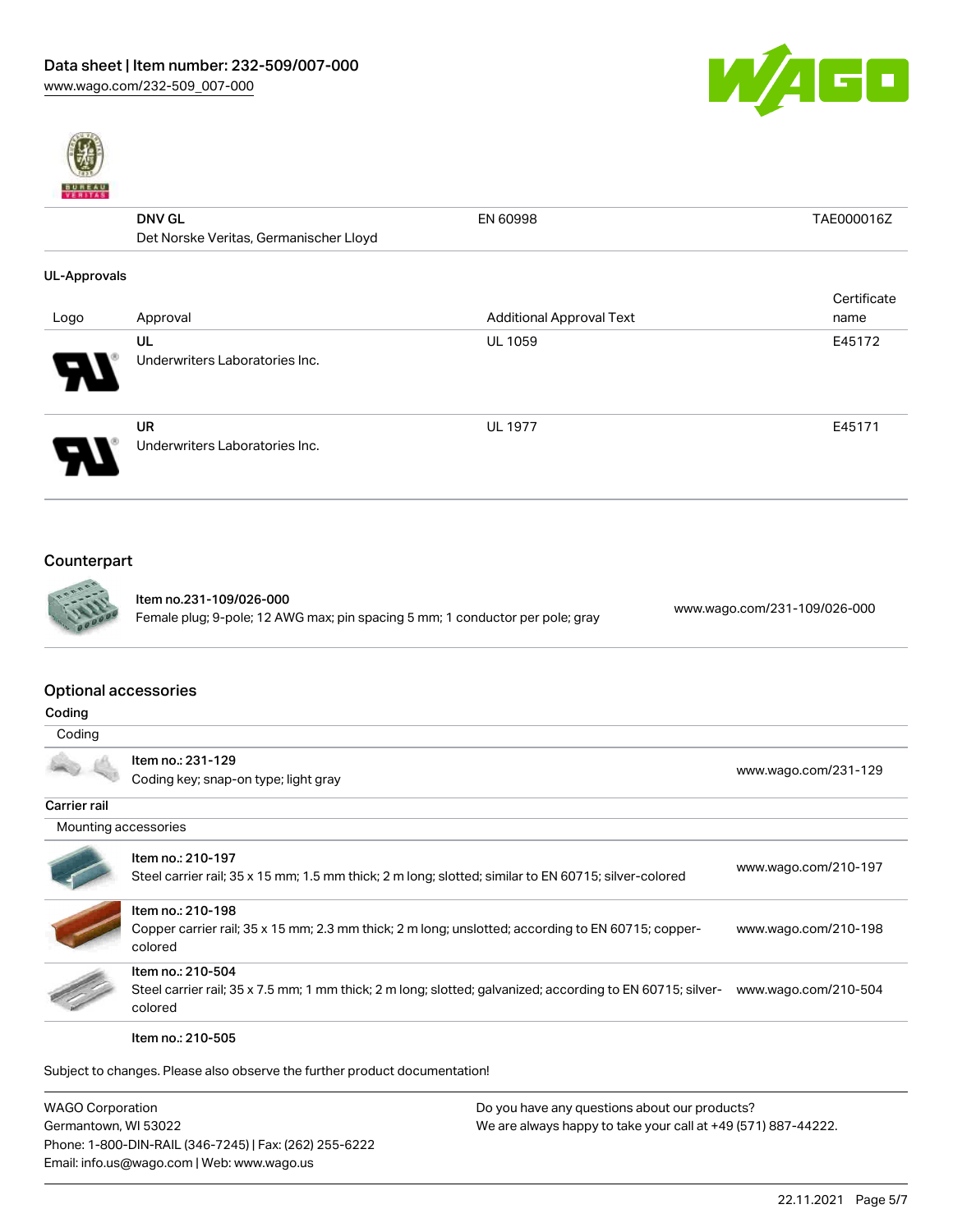# Data sheet | Item number: 232-509/007-000

[www.wago.com/232-509\\_007-000](http://www.wago.com/232-509_007-000)



| Steel carrier rail; 35 x 7.5 mm; 1 mm thick; 2 m long; unslotted; galvanized; according to EN 60715;<br>silver-colored                                                | www.wago.com/210-505 |
|-----------------------------------------------------------------------------------------------------------------------------------------------------------------------|----------------------|
| Item no.: 210-506<br>Steel carrier rail; 35 x 15 mm; 1.5 mm thick; 2 m long; unslotted; galvanized; similar to EN 60715; silver-<br>colored                           | www.wago.com/210-506 |
| Item no.: 210-508<br>Steel carrier rail; 35 x 15 mm; 1.5 mm thick; 2 m long; slotted; galvanized; similar to EN 60715; silver-<br>colored                             | www.wago.com/210-508 |
| Item no.: 210-113<br>Steel carrier rail; 35 x 7.5 mm; 1 mm thick; 2 m long; unslotted; according to EN 60715; silver-colored                                          | www.wago.com/210-113 |
| Item no.: 210-118<br>Steel carrier rail; 35 x 15 mm; 2.3 mm thick; 2 m long; unslotted; according to EN 60715; silver-colored                                         | www.wago.com/210-118 |
| Item no.: 210-112<br>Steel carrier rail; 35 x 7.5 mm; 1 mm thick; 2 m long; slotted; according to EN 60715; "Hole width 25 mm; www.wago.com/210-112<br>silver-colored |                      |
| Item no.: 210-114<br>Steel carrier rail; 35 x 15 mm; 1.5 mm thick; 2 m long; unslotted; similar to EN 60715; silver-colored                                           | www.wago.com/210-114 |
| Item no.: 210-115<br>Steel carrier rail; 35 x 7.5 mm; 1 mm thick; 2 m long; slotted; according to EN 60715; "Hole width 18 mm; www.wago.com/210-115<br>silver-colored |                      |
| Item no.: 210-196<br>Aluminum carrier rail; 35 x 8.2 mm; 1.6 mm thick; 2 m long; unslotted; similar to EN 60715; silver-colored                                       | www.wago.com/210-196 |

# Downloads Documentation

| <b>Additional Information</b>                                              |                                                               |               |          |
|----------------------------------------------------------------------------|---------------------------------------------------------------|---------------|----------|
| Technical explanations                                                     | 2019 Apr 3                                                    | pdf<br>2.0 MB | Download |
|                                                                            |                                                               |               |          |
| <b>CAD files</b>                                                           |                                                               |               |          |
| <b>CAD</b> data                                                            |                                                               |               |          |
| 2D/3D Models 232-509/007-000                                               |                                                               | <b>URL</b>    | Download |
| CAE data                                                                   |                                                               |               |          |
| EPLAN Data Portal 232-509/007-000                                          |                                                               | <b>URL</b>    | Download |
| EPLAN Data Portal 232-509/007-000                                          |                                                               |               |          |
| Subject to changes. Please also observe the further product documentation! |                                                               |               |          |
| <b>WAGO Corporation</b>                                                    | Do you have any questions about our products?                 |               |          |
| Germantown, WI 53022                                                       | We are always happy to take your call at +49 (571) 887-44222. |               |          |
| Phone: 1-800-DIN-RAIL (346-7245)   Fax: (262) 255-6222                     |                                                               |               |          |
| Email: info.us@wago.com   Web: www.wago.us                                 |                                                               |               |          |

22.11.2021 Page 6/7